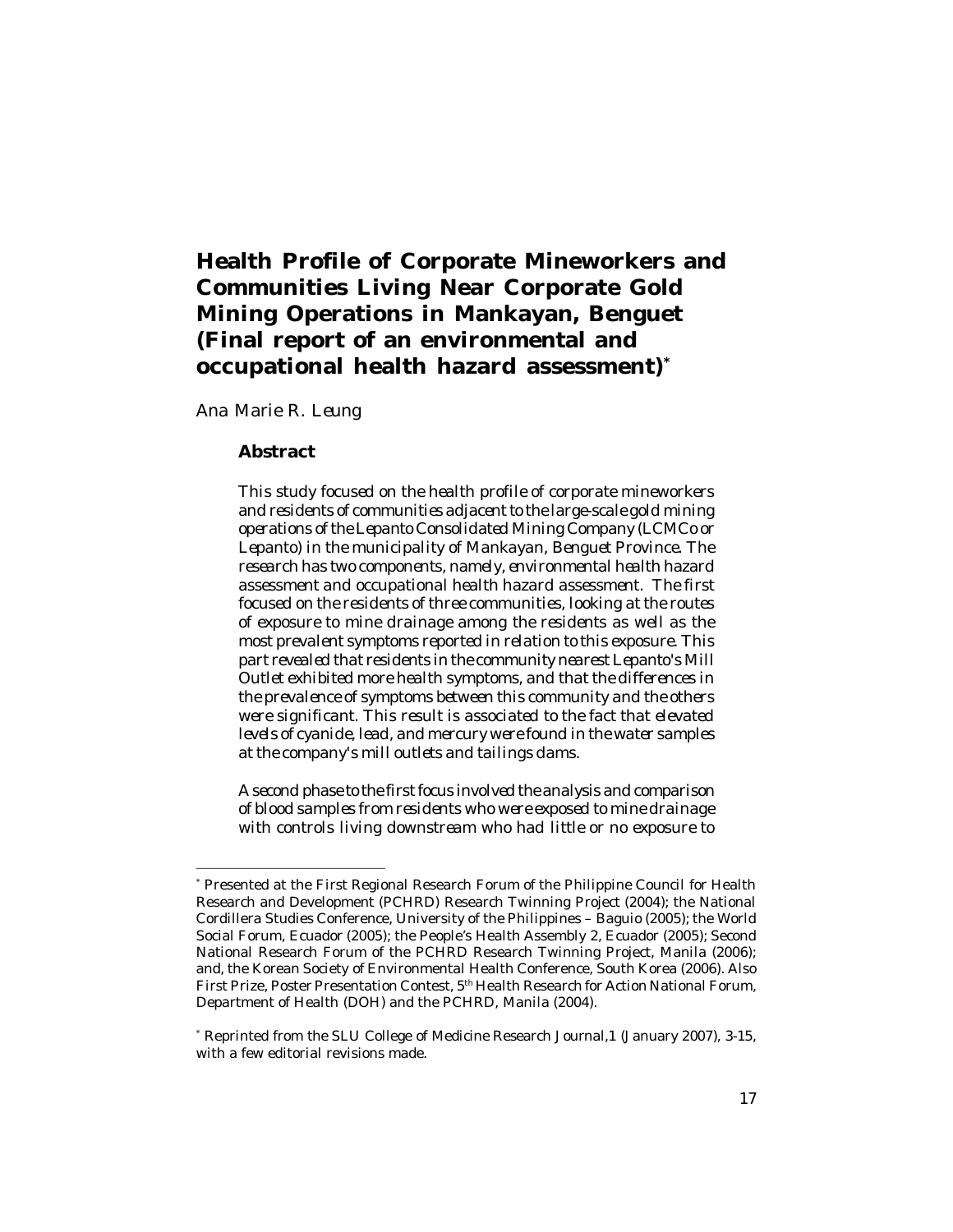*mine drainage. This study showed a positive linear correlation between the hours of exposure to mine drainage and the subjects' hemoglobin, blood cyanide and lead levels. Statistically significant differences in the blood levels of copper, cyanide and lead between the subjects and controls were also found. The subjects had higher levels of these chemicals in their blood as compared to the controls. On the other hand, the subjects had lower levels of serum creatinine compared to the controls. These blood test results indicate the possible chemicals responsible for the symptoms originally reported in the preliminary phase. Cyanide is pinpointed as possibly playing a prominent role.*

*The research's second focus, i.e., the assessment of the occupational health hazard among the corporate mineworkers, found out, in turn, that the most prevalent injuries were lacerations (43.18%), crushing injuries (17.05%), bruises (14.77%) and fractures (13.64%) usually involving rock or timber fall. Twenty percent (20%) of these cases required hospitalization. Most prevalent among the work-associated symptoms reported were: phlegm production (79.55%), joint pain (78.41%), eye irritation (67.05%), headache (55.68%), dyspnea (48.86%) and dizziness (36.36%). Most prevalent abnormal physical findings were hypertension (28.41%) and perforated eardrum (19.32%).*

**Keywords:** *mining effects, corporate/ large-scale mining, environmental health, occupational health, cyanide*

#### **INTRODUCTION**

Inis study looks at the health concern of the mine workers and<br>the residents of communities living near the operations of the<br>Lepanto Consolidated Mining Company (LCMCo or Lepanto)<br>in the municipality of Mankayan, Benguet his study looks at the health concern of the mine workers and the residents of communities living near the operations of the Lepanto Consolidated Mining Company (LCMCo or Lepanto) mining in the Mankayan area since 1936, using the tributaries of the Abra River as part of its mine waste disposal system.

The Abra River originates from Mt. Data in Mountain Province and flows through Mankayan, Benguet and onwards to Ilocos Sur and Abra. The communities living along the Abra River complained of decreased agricultural and fishing yield, loss of plant life, death of domestic animals and various health complaints which they attribute to the operations of LCMCo. It is these complaints, particularly those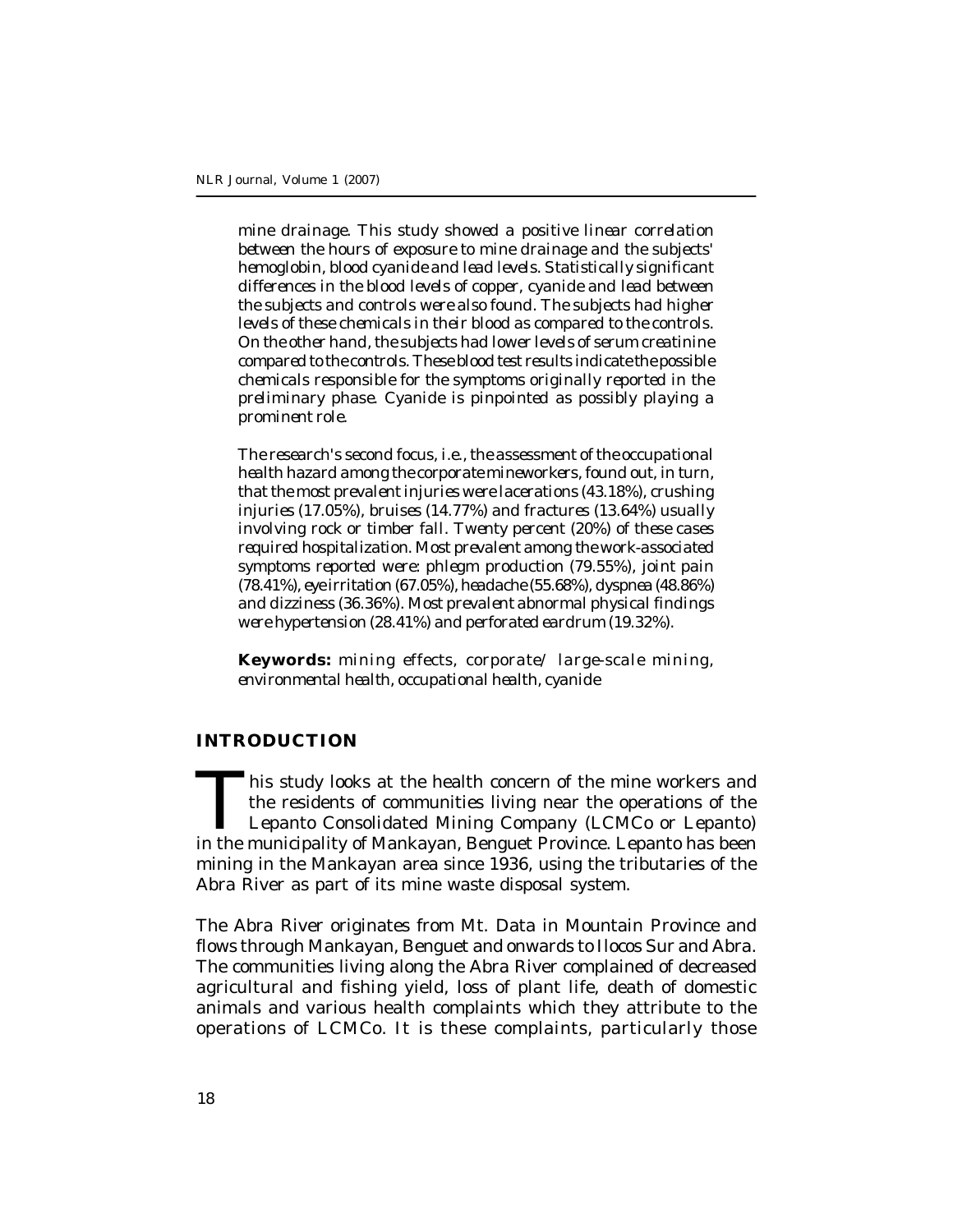concerning health, which this study hoped to document and validate. These constitute the first focus of the study.

The second focus are the occupational hazards faced by the corporate mineworkers. Although mining accounts for only 1% of the global workforce, it is responsible for up to 5% of fatal accidents at work (15,000 per year or 40 each day).<sup>1</sup> These figures generated interest for the investigation and recording of work-associated injuries and symptoms among the mineworkers of Lepanto, as no studies and formal reports are yet available on these matters.

# **General Objective:**

In the period of two (2) years, this research project aimed to describe the health profile of communities living adjacent to large-scale gold mining operations as well as that of corporate mineworkers.

# **Specific Objectives:**

- 1. To determine the prevalence of symptoms attributed to acid mine drainage among residents of exposed communities.
- 2. To correlate these symptoms with existing heavy metal content in the mine drainage flow to downstream rivers.
- 3. To determine blood levels of selected heavy metals among residents of exposed communities.
- 4. To determine the prevalence of work-related symptoms among corporate mineworkers.
- 5. To relate these symptoms with existing occupational hazards in the mine site.

# **METHODOLOGY**

#### **Environmental Hazard Assessment**

The first phase of this study focused on fulfilling the first two specific objectives. Data for this preliminary phase were gathered from questionnaire-guided interviews of residents in the three (3) communities of: Sitio Paalaban, Barangay Paco, Mankayan, Benguet; Sitio Batbato, Barangay Cabitin, Mankayan, Benguet; and Sitio Camay, Barangay Comillas North, Cervantes, Ilocos Sur.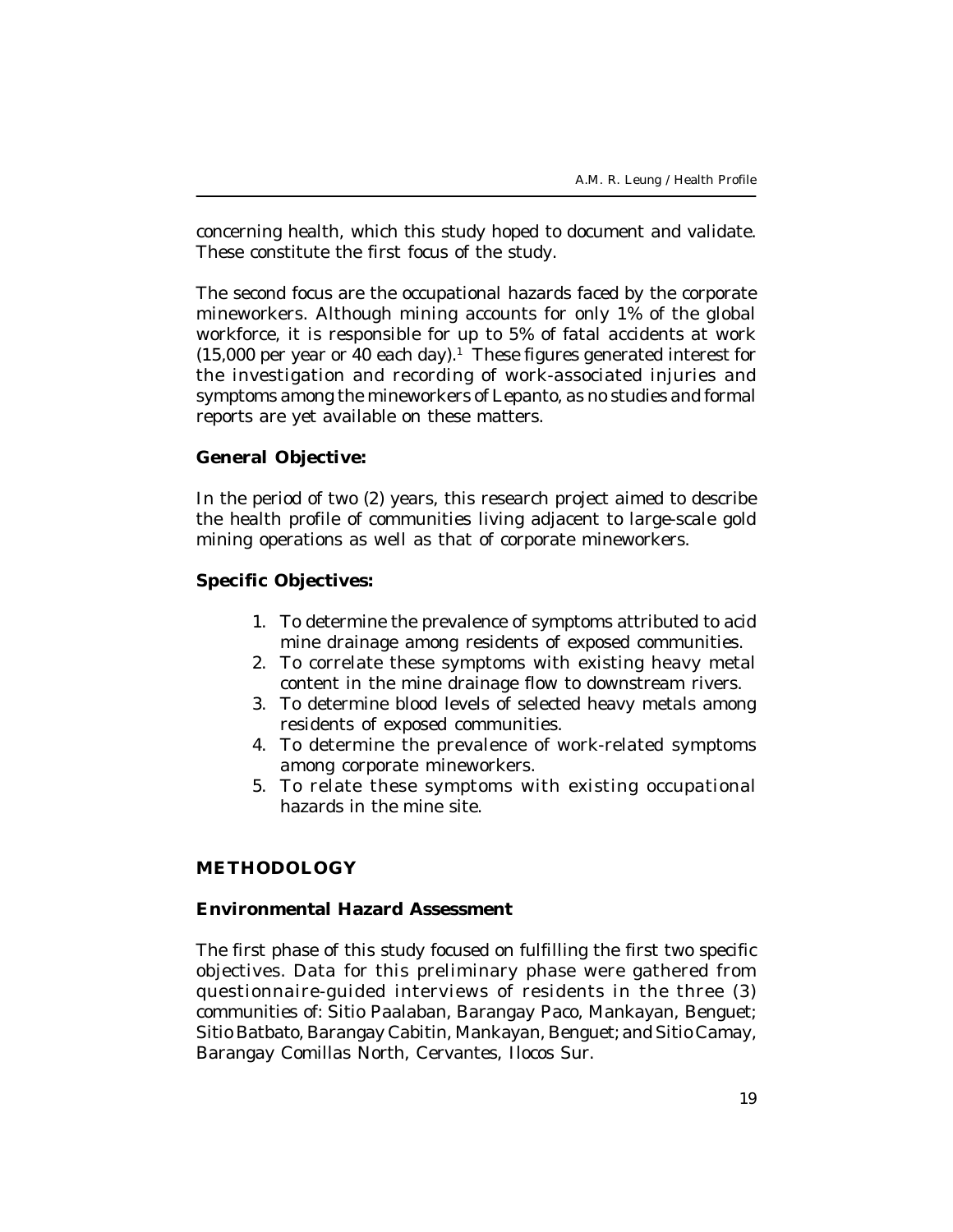A total of 788 residents from Paalaban, Cabitin and Camay were included in this study.

At the time of the household survey in Paalaban (May 2003), three serial water samples (Day 1-6:00 pm, Day 2-6:00 am and 6:00 pm) were taken simultaneously in four sites (Spring located upstream from Lepanto, Lepanto Carbon-in-Pulp Mill Outlet, Mine Tailings Dam 5A, and downstream after merging of Baguyos and Apaoan Rivers). A spot water sample was also taken from the Lepanto Carbon-in-Pulp Mill Outlet on 12 June 2003 (1:00 am) to validate the claims of residents and mineworkers that levels of toxic chemicals in mine drainage rises when the mill site is flushed out prior to shut down during holidays.

Because of budget limitations, it was deemed more cost-effective if measurements of blood levels of toxic chemicals among the residents be undertaken after preliminary analysis of environmental measurements and the symptoms survey were analyzed. This way, biological monitoring could be more focused in terms of subjects and chemicals to be tested.

The residents of Paalaban are most at risk for developing symptoms related to these elevated levels of toxic chemicals since they live nearest the company mill outlet. The differences in prevalence of symptoms between those living nearer the mine drainage (Lower Paalaban) as compared to those living farther away (Upper Paalaban) is the strongest indicator of a positive association between exposure to mine drainage and the development of symptoms.

The second phase of the study aimed to carry out the third objective of this research, i.e., to determine the blood levels of selected heavy metals among residents of the exposed communities. To do this, 15 residents of Paalaban were chosen as subjects. The inclusion criteria for choosing the 15 subjects were those who:

- Had lived in Lower Paalaban for at least five years
- Go to the river (1 meter from the water or less) and stay at least a total of 12 hours per week
- Are 15 years old and above

Residents who have been doing a day's work immersed in the river (as small-scale miner) in the 48 hours immediately prior to blood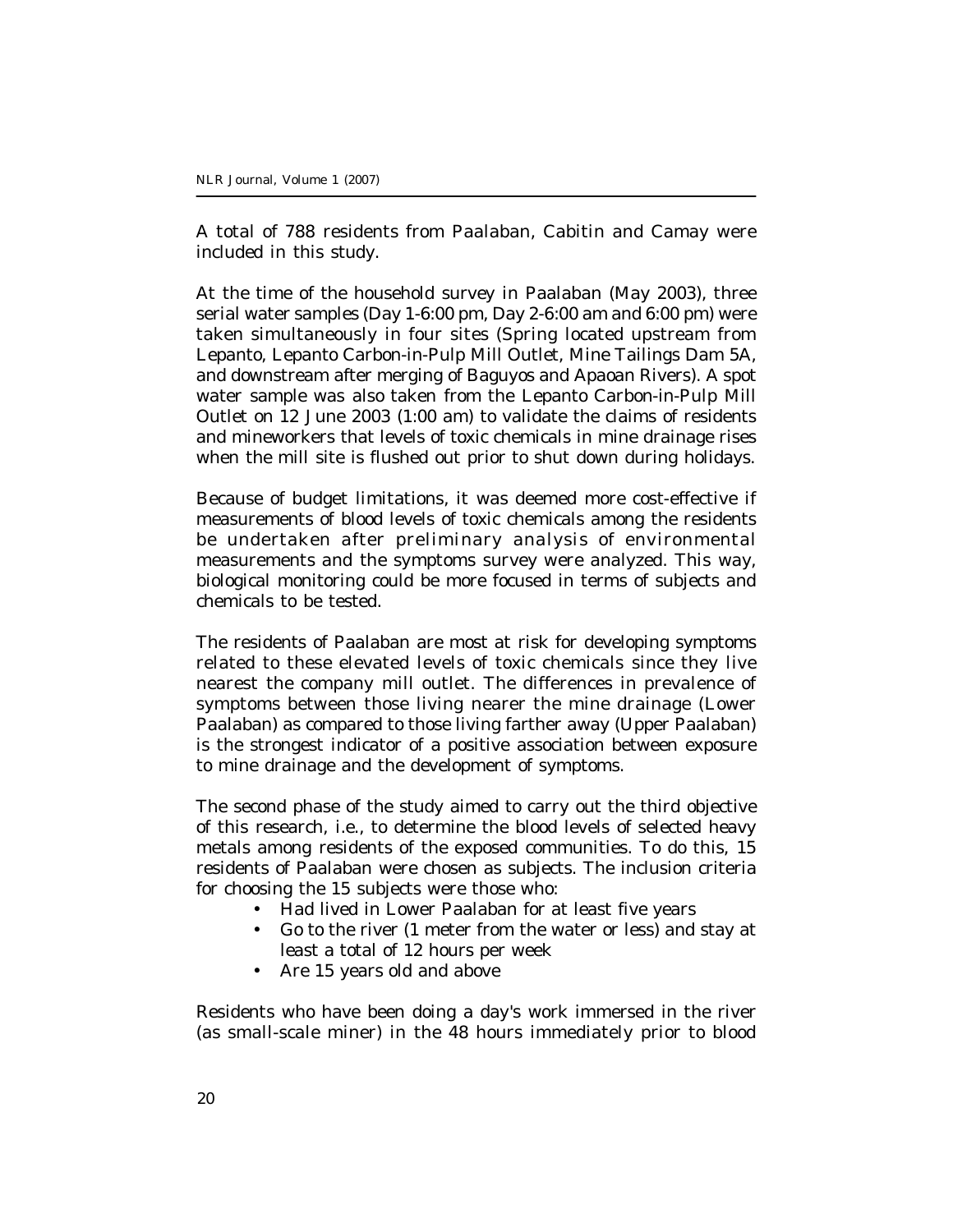sampling were prioritized. The residents who were currently employed as Lepanto workers were excluded.

In turn, 15 residents of Cervantes Proper, Ilocos Sur were chosen as controls to be compared with the subjects from Paalaban. (Cervantes Proper is located 10 kilometers. downstream from Paalaban and is not adjacent to the river.) These controls were matched for sex and age (plus or minus five years) with the subjects in Paalaban. In addition, the controls had to fulfill the following criteria:

- Lived in Cervantes Proper for at least five years
- Had not been to the river in the past seven days
- Does not usually spend more than two hours per week in the river
- 15 years old and above
- NOT currently employed as a Lepanto worker
- Preferably NON-smoker

For both subjects and controls, blood extraction for the measurement of blood levels of cyanide, lead and copper were done.<sup>2</sup> Other parameters measured were complete blood count (including hemoglobin, hematocrit, white blood cell and differential counts), SGOT/ SGPT, serum creatinine and blood urea nitrogen.

Blood cyanide<sup>3</sup> was measured using spectrophotometry/ Natelson colorimetric method. Blood copper<sup>4</sup> was measured also using atomic absorption spectrophotometry. Blood lead levels<sup>5</sup> were measured using anodic stripping voltametry. Complete blood count, SGOT/SGPT,<sup>6</sup> serum creatinine and blood urea nitrogen were also measured.

#### **Occupational Hazard Assessment**

Questionnaire-guided interviews with physical examination were also conducted among corporate mineworkers who were contacted through the Lepanto Employees Union. (The questionnaire used was modified from the US Mines Safety and Health Administration.<sup>7</sup>) A focus-group discussion on the process of mining has previously been conducted among the Union officers. A walk-through of the corporate premises, except the mine tunnels, allowed by Lepanto in October 2002 also added information for analysis of the results.

We were able to interview 88 workers (representing five percent of the total workforce), six of whom are retired employees of Lepanto.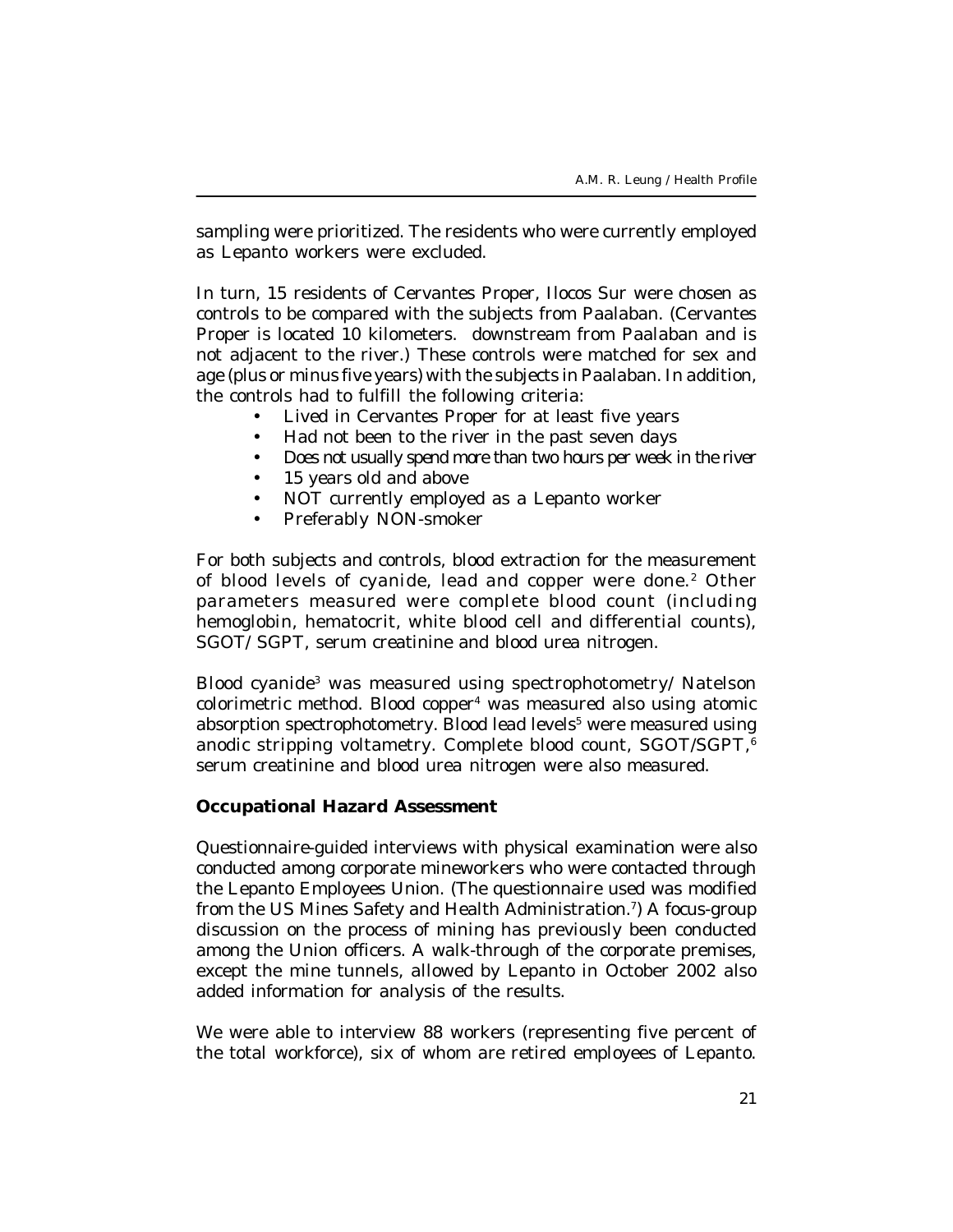The mean age of the workers is 42.5 years (standard deviation 9.25), with the youngest being 19 and the oldest being 57. It is notable that the majority of workers trace their ethnic origin to provinces outside of Mankayan. A few come from as far as Visayas and Mindanao.

Majority of the workers (88.64%) are married. The average number of children is five per worker. Majority (28.41%) graduated from high school.

The workers had been with Lepanto for an average of 10 years, the shortest length of service being 1.5 months and the longest being 27 years. Majority (88.64%) have permanent status.

Seventy (70) of the workers interviewed are directly involved in underground mining (includes Mine Development, Mine Services, Mine Production, Mine Mechanical, Geological Mine Engineering). Others are part of the Mill (where crushing of ore and chemical extraction of gold is done), Drilling, Inventory Management, Construction (above ground) and Security. Six respondents were retired.

# **RESULTS AND DISCUSSION**

#### **Environmental Hazard Assessment**

The residents of the three communities included in the preliminary phase of this study reported the following routes of exposure to mine drainage: inhalation, immersion and non-intentional ingestion. Cough (48.5%), nasal irritation (31.6%), skin symptoms such as rash, pruritus and burning sensation (31.6%), eye irritation (16.5%) and vomiting (10.5%) were the most prevalent symptoms reported in relation to exposure to mine drainage.

For Paalaban (the community nearest Lepanto's Mill Outlet), prevalence of symptoms for Upper and Lower Paalaban were compared to see if there was any correlation with geographical proximity to the site of mine drainage. Upper Paalaban occupies approximately the highest third of the community (around 915 to 1,030 masl). Lower Paalaban represents the houses located on the lower 2/ 3 of the mountain. More symptoms were reported among those in Lower than in Upper Paalaban.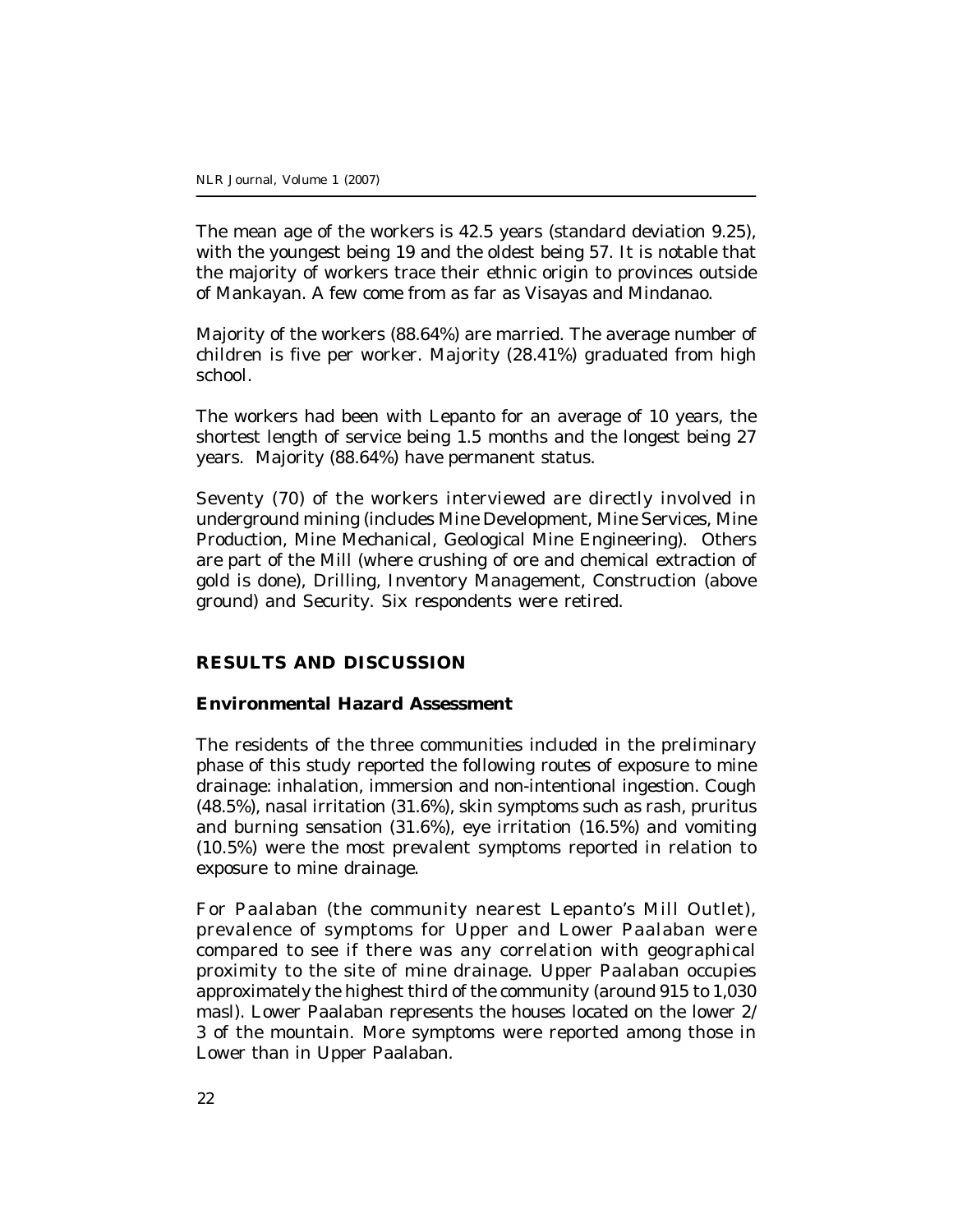A.M. R. Leung / Health Profile



Upon statistical analysis using phi coefficient for 2x2 tables, it was found that the differences in prevalence of skin symptoms, eye irritation, nasal irritation and vomiting between Upper and Lower Paalaban were significant at alpha=0.05.

We found that levels of cyanide were elevated at the CIP Mill Outlet and at Tailings Dam 5A. Lead and mercury levels were elevated at the CIP Mill Outlet and at Tailings Dam 5A during the spot sample taken during the June 12 holiday. These levels were compared with two standards: the Philippine Department of Environment and Natural Resources (DENR) standards for industrial effluents<sup>8</sup> and the United States Environmental Protection Agency's "National Recommended Water Quality Criteria".

The subjects from Paalaban chosen for blood testing had a mean age of 41.07 years (ranging from 21.00 to 55.00 years, with a standard deviation of 9.46). Eight were male while seven were female. The mean distance of the subjects' residences from the river was 89.40 meters (ranging from 10.00 to 107.50 meters, with a standard deviation of 24.92). Their mean number of hours of exposure to the river (defined as approaching the river a distance of one meter or less) was 25.00 hours per week (ranging from 2.00 to 70.00 hours, with a standard deviation of 18.96).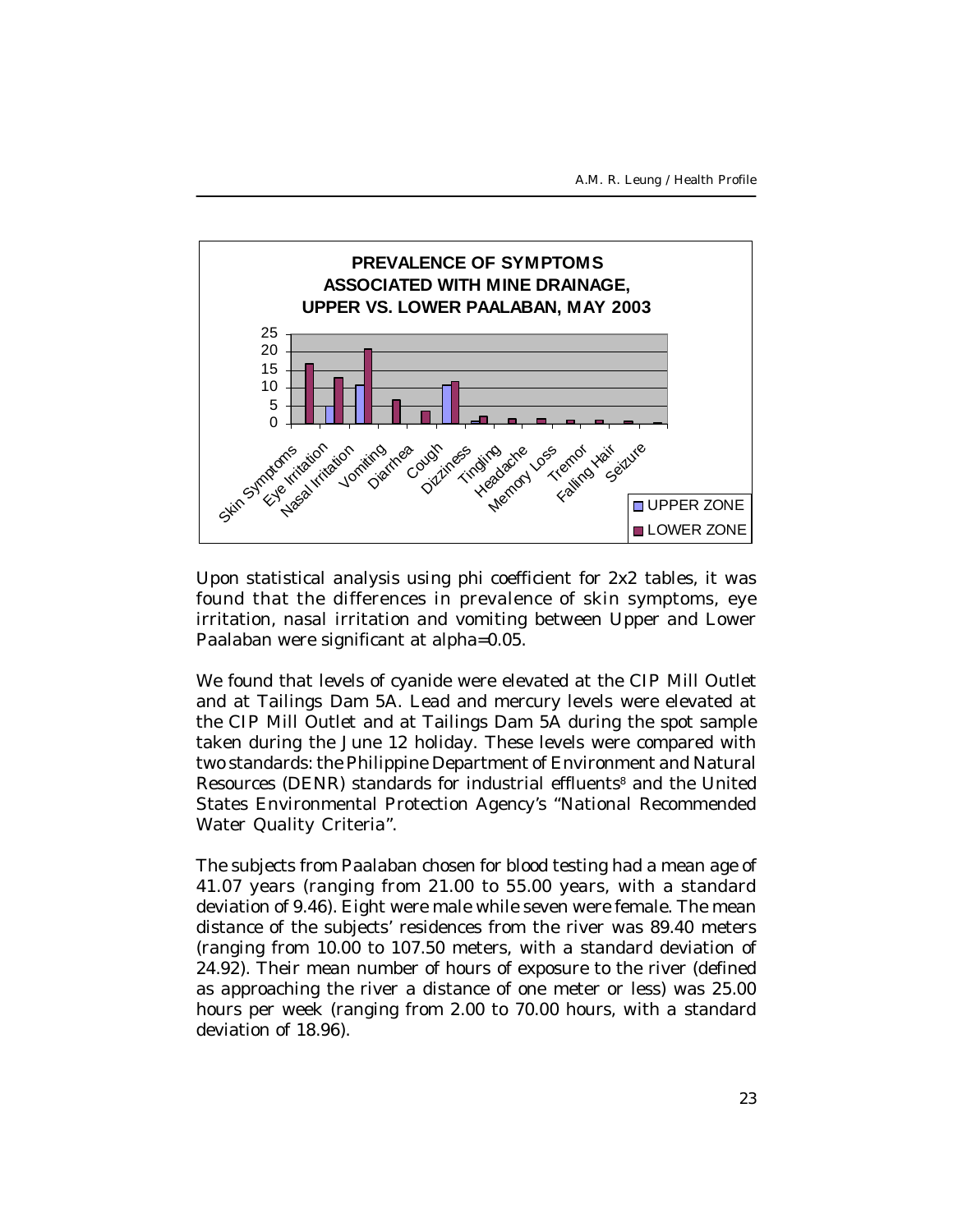The controls from Cervantes had a mean age of 42.33 years (ranging from 21.00 to 55.00, with a standard deviation of 9.12). As defined in the inclusion criteria, they spent less than two hours per week near the river. In fact, all of them hardly went near the river.

Both the subjects and controls claimed to have eaten cooked cassava only occasionally (approximately once a week when it was in season). All of the subjects were farmers who used urea and/or ammoniacontaining fertilizers. The controls were mostly government employees who had no/little exposure to farm-related chemicals.

There were three significant associations found in the subjects with regard to the exposure hours per week at 0.05 level of significance, using the Pearson correlation:

- Blood cyanide level and exposure hours per week were found to have a significant positive linear association (pvalue=0.027). This means that as the exposure hours per week increased the blood cyanide level also tended to increase in a linear manner.
- Blood lead level and exposure hours per week were found to have a significant positive linear association (pvalue=0.015). This means that as the exposure hours per week increased the blood lead level also tended to increase in a linear manner.
- Hemoglobin level and exposure hours per week were found to have a significant positive linear association (pvalue=0.000). This means that as the exposure hours per week increased the hemoglobin level also tended to increase in a linear manner.

The correlation between the other blood test results and the exposure hours per week were not statistically significant in the subjects from Paalaban at level of significance=0.05.

Using the T-test to compare the subjects with the controls,

There is sufficient evidence to conclude that the mean blood copper level between the subjects and the control are significantly different at 0.05 level of significance (pvalue=0.000). In fact, the subjects have a higher mean blood copper level compared to the controls.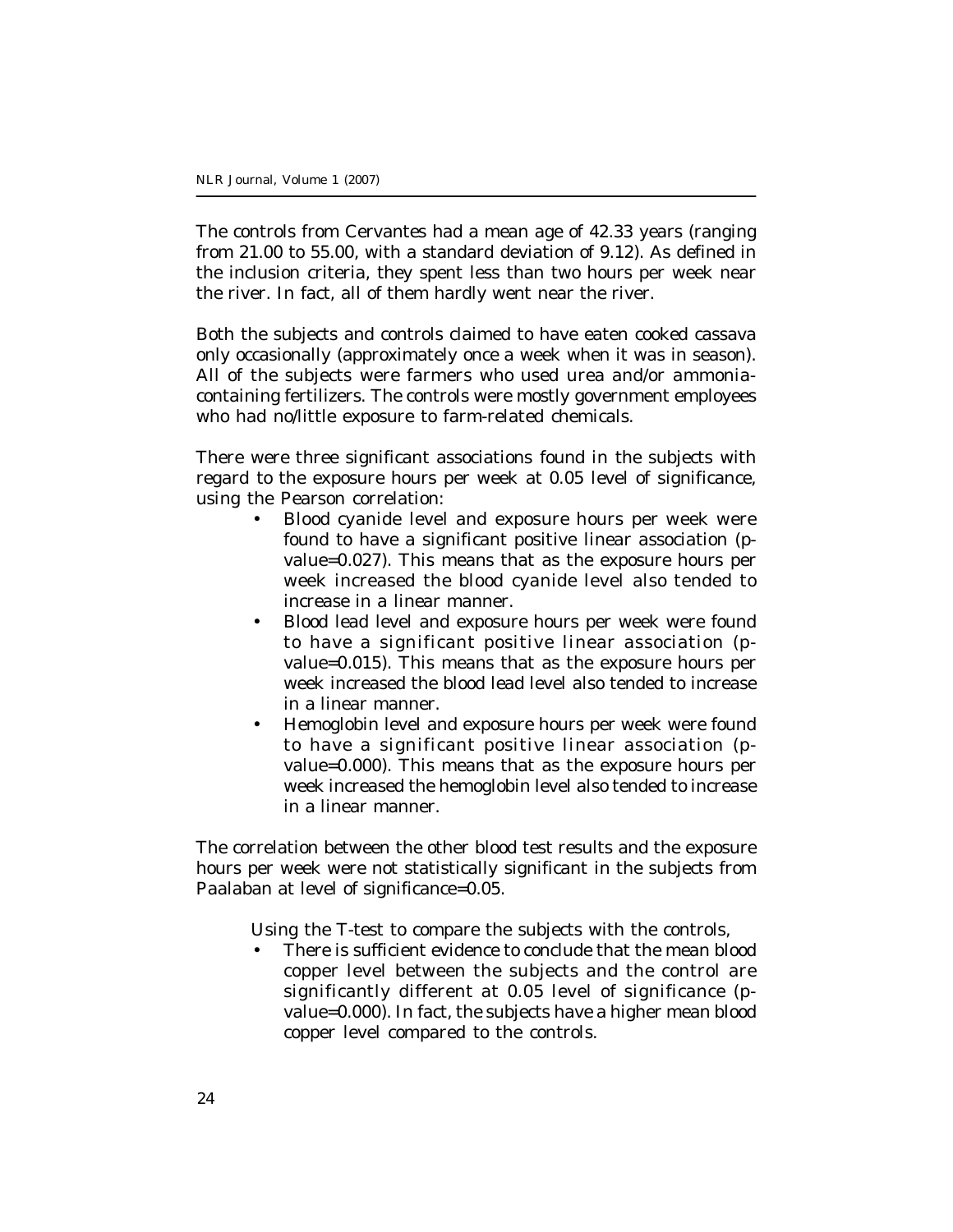• There is sufficient evidence to conclude that the mean creatinine level between the subjects and the control are significantly different at 0.05 level of significance (pvalue=0.000). In fact, the subjects have a lower mean creatinine level compared to the controls.

There is no sufficient evidence to conclude that the mean hemoglobin level between the subjects and the controls are significantly different at 0.05 level of significance (p-value=0.518). So, we say that the 2 groups have equal mean hemoglobin levels.

Using the Mann-Whitney test:

- There is sufficient evidence to conclude that the median blood cyanide level of the subjects and the control are significantly different at 0.05 level of significance (pvalue=0.011). In fact, the subjects have a higher median blood cyanide level compared to the controls. The controls have a constant value for the blood cyanide level (negative).
- There is sufficient evidence to conclude that the median blood lead level of the subjects and the control are significantly different at 0.05 level of significance (pvalue=0.000). In fact, the subjects have a higher median blood lead level compared to the controls.

There is no sufficient evidence to conclude that the median Hematocrit level of the subjects and the control are significantly different at 0.05 level of significance (p-value=0.567). The subjects and controls have equal median Hematocrit level.

There is no sufficient evidence to conclude that the median SGOT level of the subjects and the control are significantly different at 0.05 level of significance (p-value=0.148). So we say that the subjects and controls have equal median SGOT level.

There is no sufficient evidence to conclude that the median SGPT level of the subjects and the control are significantly different at 0.05 level of significance (p-value=0.267). So we say that the subjects and controls have equal median SGPT level.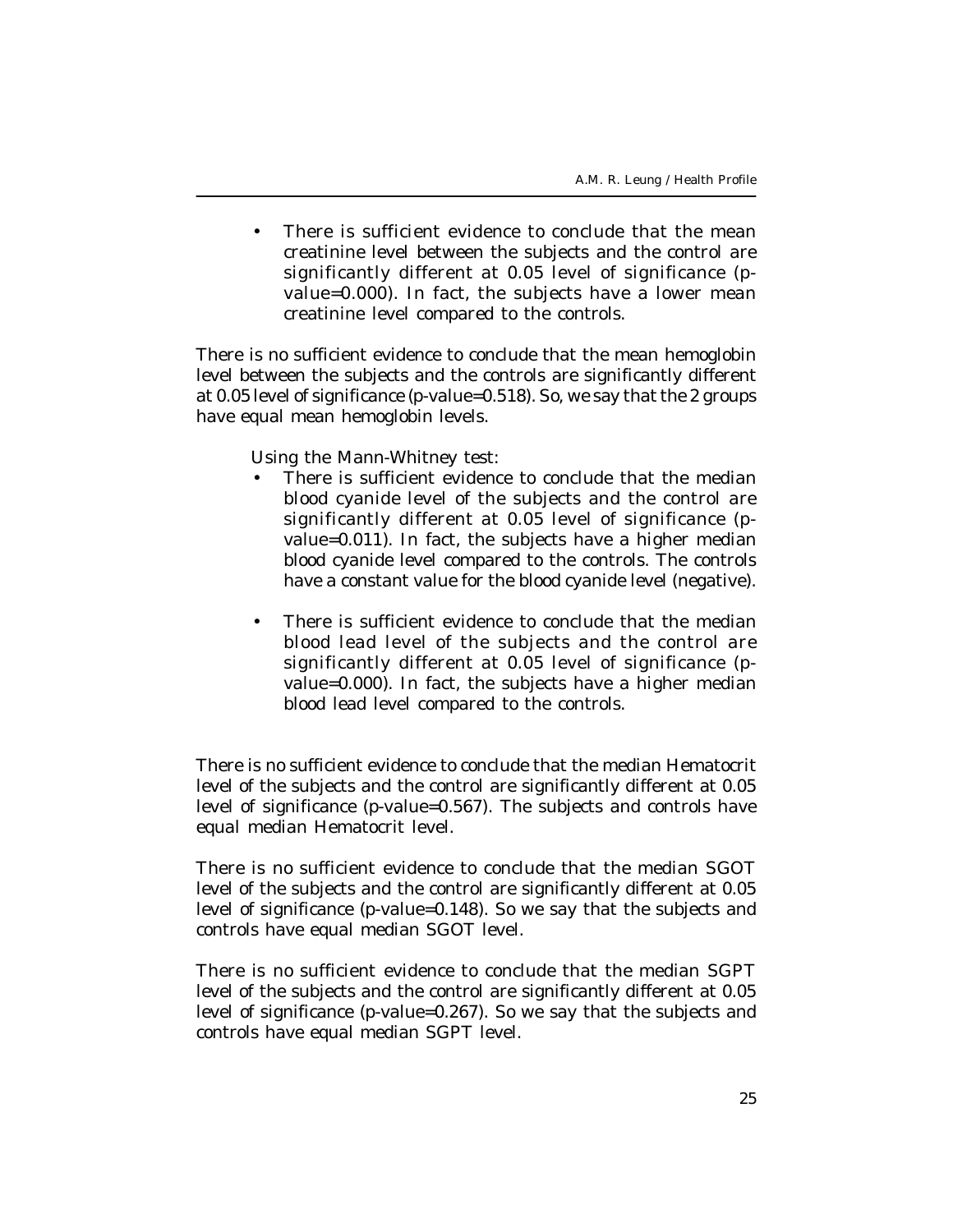In summary, this study has shown a positive linear correlation between the hours of exposure to mine drainage and the subjects' hemoglobin, blood cyanide and lead levels. Statistically significant differences in the blood levels of copper, cyanide and lead between the subjects and controls were also found. The subjects had higher levels of these chemicals in their blood as compared to the controls. On the other hand, the subjects had lower levels of serum creatinine compared to the controls.

The preliminary symptom survey preceding the blood tests showed a positive association between exposure to mine drainage (as indicated by proximity) and the development of various symptoms. These blood tests results, in addition to the documentation of chemicals present in the mine drainage, now indicate the possible chemicals responsible for the symptoms reported.

Given that a blood level of cyanide above 0.5 mcg/dL was found in one exposed subject and that the blood cyanide level of the subjects were significantly higher than the controls, it can be theorized that cyanide plays a prominent role in the symptomatology of the exposed subjects.<sup>9</sup> (Smoking did not seem to contribute much to elevating the cyanide levels in this particular study as all the controls registered negative levels of cyanide regardless of whether they smoked or not.)

"In humans and animals exposed to cyanide by any route, the cyanide anion rapidly binds to enzymes and other proteins that contain ferric iron, resulting in inactivation and loss of function. The high toxicity of cyanide is related to its affinity for the ferric iron of cytochrome c oxidase, which is a key enzyme in the use of oxygen by mitochondria. The rapid cell death that occurs on exposure to cyanide is related to the cessation of cellular respiration. In addition, cyanide also binds the iron of hemoglobin, with the concomitant reduction in the oxygencarrying capacity of the blood."10 It can be theorized that the positive relation between hemoglobin levels and hours of exposure to mine drainage found in our subjects indicates a compensatory mechanism for the reduction in the oxygen-carrying capacity of the subjects' hemoglobin. However we were unable to find any studies on chronic exposure to cyanide to corroborate this hypothesis.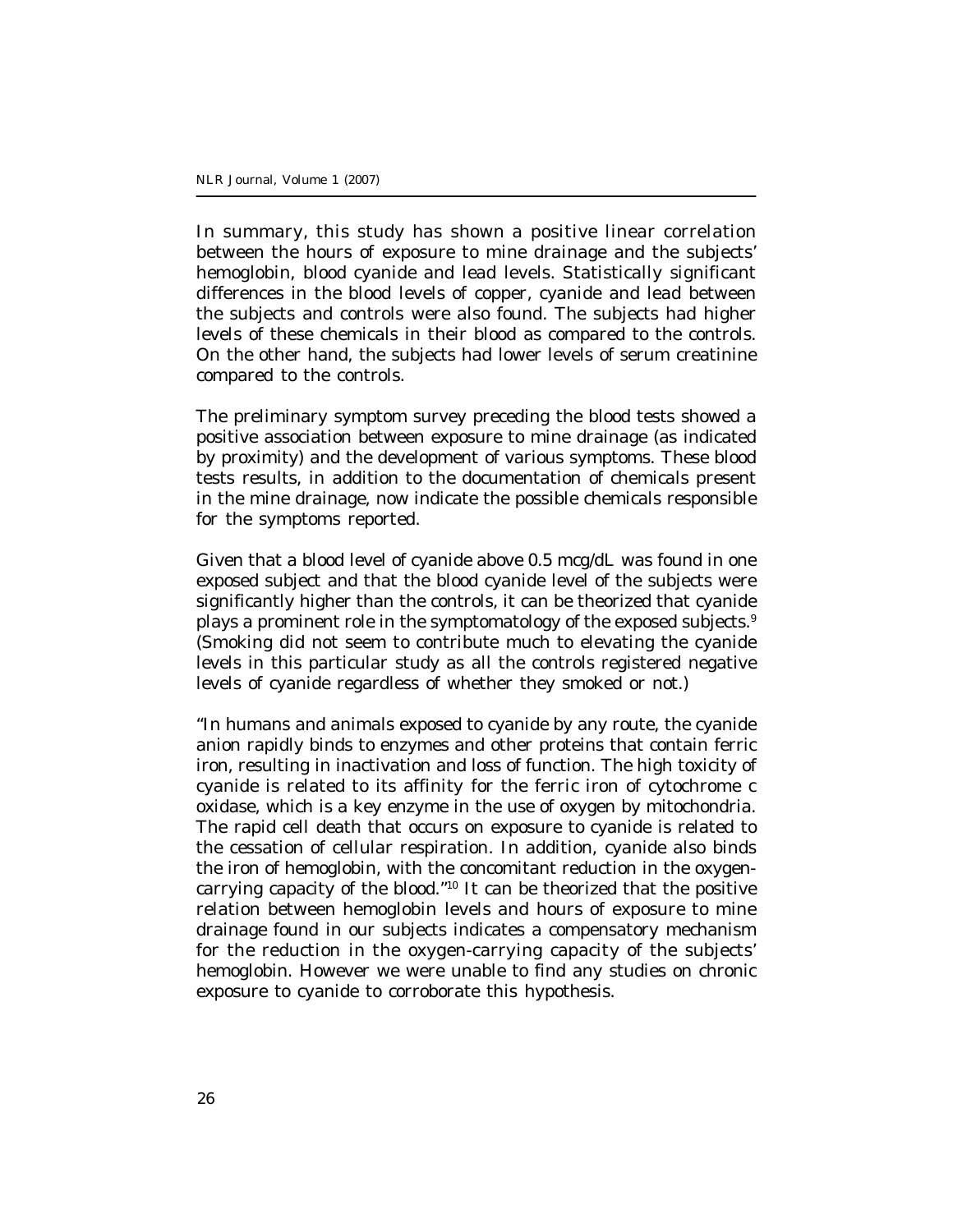|                                | $\overline{M}$ |                 |                 | <b>Maximum</b>  |                 | <b>Mean</b>     |                 | <b>Std. Deviation</b> |                 | <b>Variance</b> |                 |
|--------------------------------|----------------|-----------------|-----------------|-----------------|-----------------|-----------------|-----------------|-----------------------|-----------------|-----------------|-----------------|
|                                |                | <b>Minimum</b>  |                 |                 |                 |                 |                 |                       |                 |                 |                 |
|                                |                | <b>Subjects</b> | <b>Controls</b> | <b>Subjects</b> | <b>Controls</b> | <b>Subjects</b> | <b>Controls</b> | <b>Subjects</b>       | <b>Controls</b> | <b>Subjects</b> | <b>Controls</b> |
| <b>COPPER</b><br>mcg/dL        | 15             | 3.7             | 1.8             | 6.5             | 4.2             | 4.69            | 2.74            | 0.7                   | 0.69            | 0.5             | 0.47            |
| <b>LEAD</b><br>mcg/dL          | 15             | 1.6             | 1               | 15.4            | 5               | 6.13            | 2.33            | 4.12                  | 1.24            | 16.98           | 1.54            |
| <b>CYANIDE</b><br>Mcg/mL       | 15             | 0.09            | 0.09            | 0.61            | 0.09            | 0.16            | 0.09            | 0.13                  | $\mathbf{0}$    | 0.02            | $\Omega$        |
| <b>HEMATOCRIT</b><br>g/L       | 15             | 0.3             | 0.3             | 0.5             | 0.4             | 0.41            | 0.39            | 0.05                  | 0.03            | 0               | $\mathbf 0$     |
| <b>HEMOGLOBIN</b><br>Q/L       | 15             | 81              | 95              | 199             | 151             | 137.67          | 132.6           | 25.71                 | 15.33           | 661.1           | 235.11          |
| <b>CREATININE</b><br>mg/dL     | 14             | 0.4             | 0.9             | 1.1             | 1.5             | 0.76            | 1.21            | 0.19                  | 0.18            | 0.04            | 0.03            |
| <b>SGOT/AST</b><br><b>IU/L</b> | 15             | 19.4            | 21              | 40              | 76.9            | 28.72           | 37.87           | 6.1                   | 16.44           | 37.16           | 270.38          |
| <b>SGPT/ALT</b><br><b>IU/L</b> | 15             | 21              | 18.1            | 52.9            | 128.5           | 31.89           | 44.35           | 9.17                  | 28.26           | 84.16           | 798.44          |

Studies on the relation between creatinine levels and cyanide indicate that an increased serum creatinine level is expected among those chronically exposed to cyanide. A study of rabbits fed a cyanidecontaining diet by Okolie and Osagie for ten months showed such a result.<sup>11</sup> In this study, serum creatinine among the exposed was actually lower than in the controls.

The possibility of complex toxidromes resulting from the chronic exposure to many heavy metals and chemicals at the same cannot be discounted. Thus, simple one-to-one correspondence of symptoms/ toxidromes with chemical exposure is difficult to pinpoint.

#### **Occupational Hazard Assessment**

Among the 88 workers included in this survey, only 23 have not suffered from any accidents. Prevalence of injuries are as follows: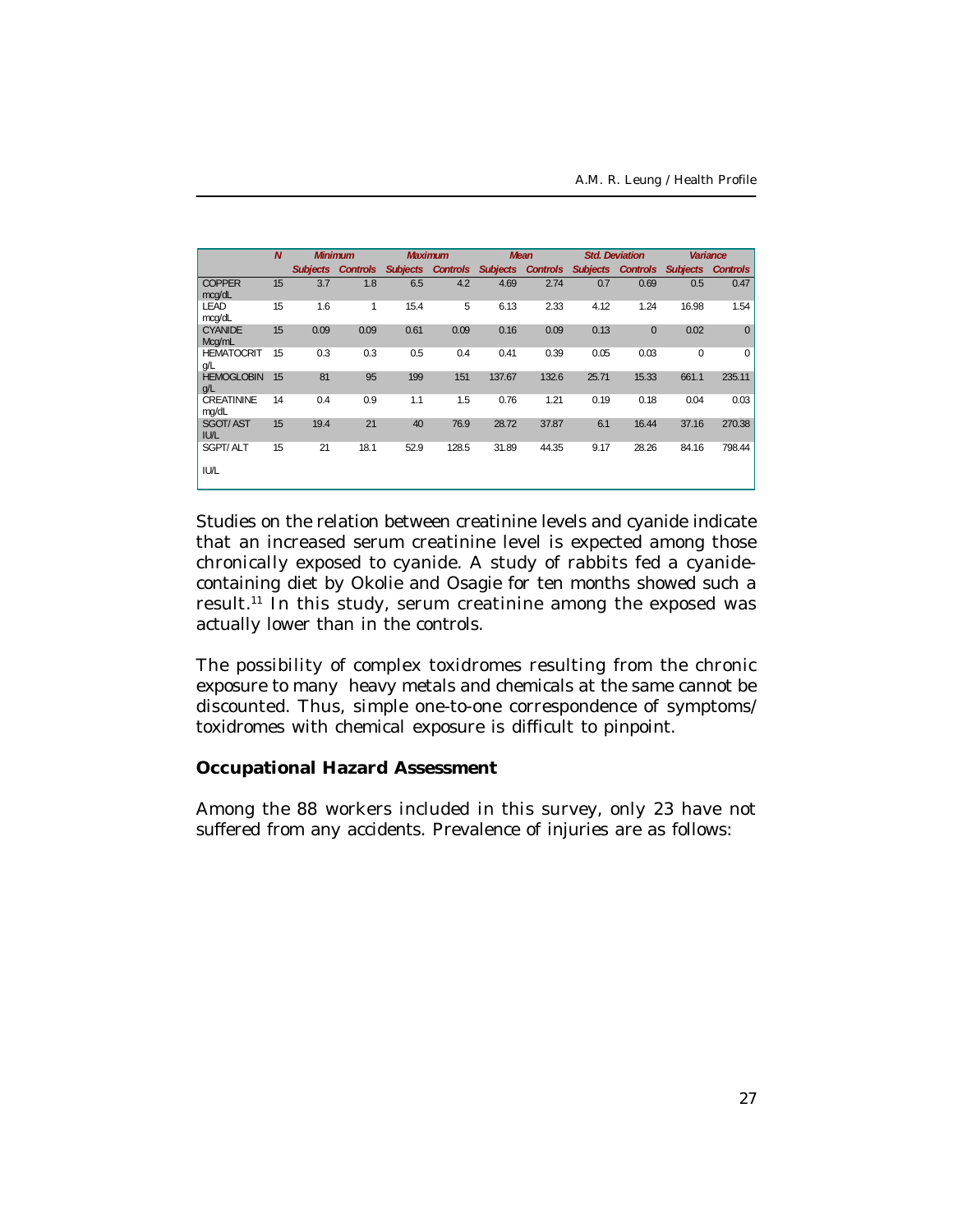

The interviewed mineworkers attributed their injuries to the following causes:

| <b>Cause of Injury</b>  | Frequency | Rate   |
|-------------------------|-----------|--------|
| Rock/Timber Fall        | 44.00     | 44.90  |
| Tool Involved           | 15.00     | 15.31  |
| Machine Involved        | 8.00      | 8.16   |
| Load Involved           | 4.00      | 4.08   |
| Vehicle Involved        | 4.00      | 4.08   |
| <b>Slippery Surface</b> | 1.00      | 1.02   |
| Not Specified           | 22.00     | 22.45  |
| <b>TOTAL</b>            | 98.00     | 100.00 |

Twenty percent (20.41%) of injuries required hospitalization, 14.29% required suturing. It has been mentioned by some that supervisors try to convince them not to report their injuries so that these are not included in official records. Others who are confined in the hospital or at home are asked to sign the time-in record so that no lost-time is reported. There is also a perception among the workers that not all information about their illnesses is revealed to them at the company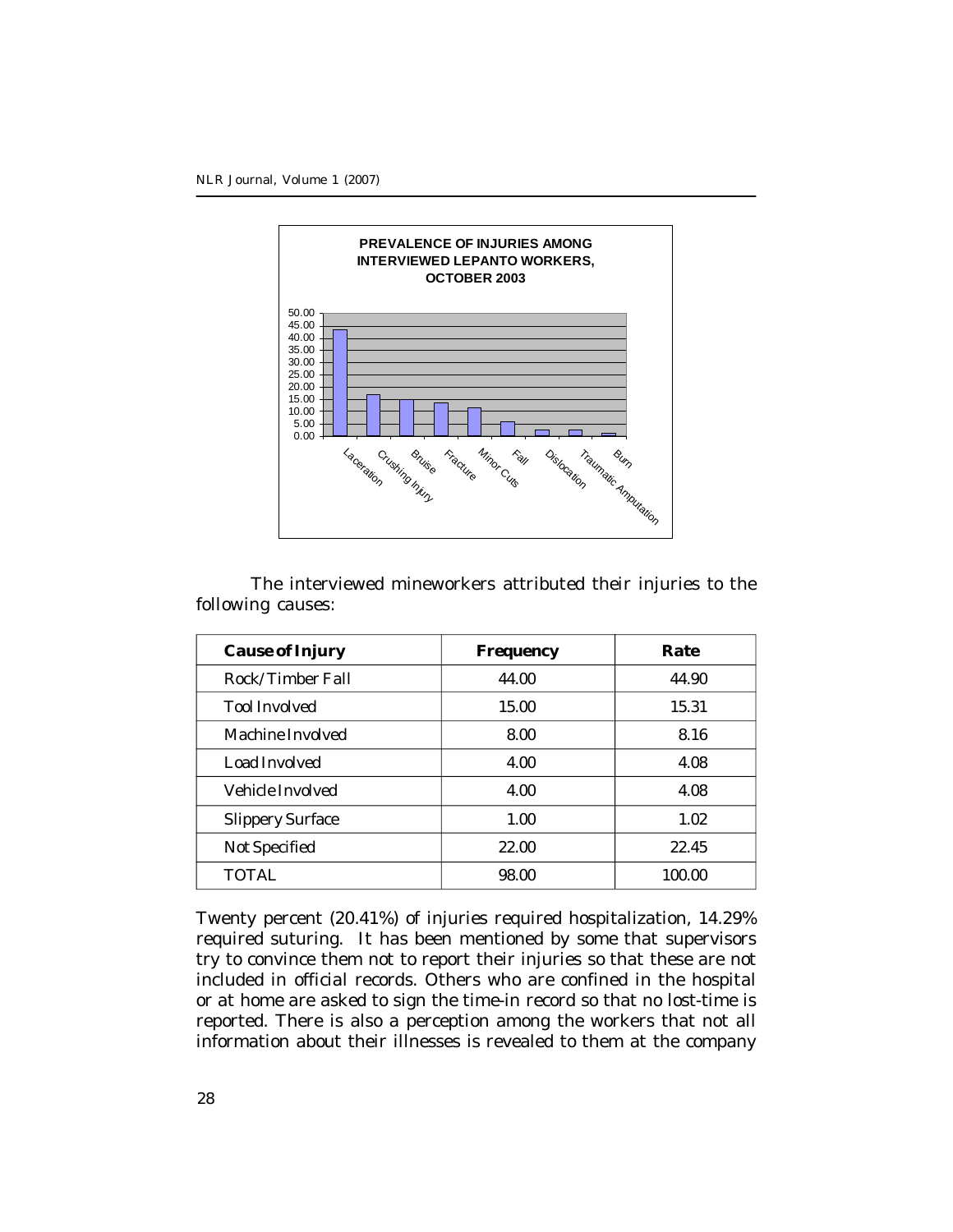hospital. Many prefer to have their x-ray and laboratory examinations done outside the company even if they have to pay for these themselves.

In terms of personal protective equipment, reported use is as follows:



Workers reported that it is the workers' responsibility to ask for replacement of worn-out equipment such as ear plugs. Oftentimes, these are out-of-stock and the worker had to keep returning to the supplies office. Respirators lack cartridge replacements. Workers improvise by using a towel or cloth to cover their nose and mouth from dust. No reflective clothing are provided for those working in smelting; their rubber boots cannot protect against accidental spillage of molten metal. There is also a perception among the workers that distribution of PPE is selective. For example, only the LHD operator is given a respirator when all the other miners around him are exposed to the same amount of dust and diesel fumes.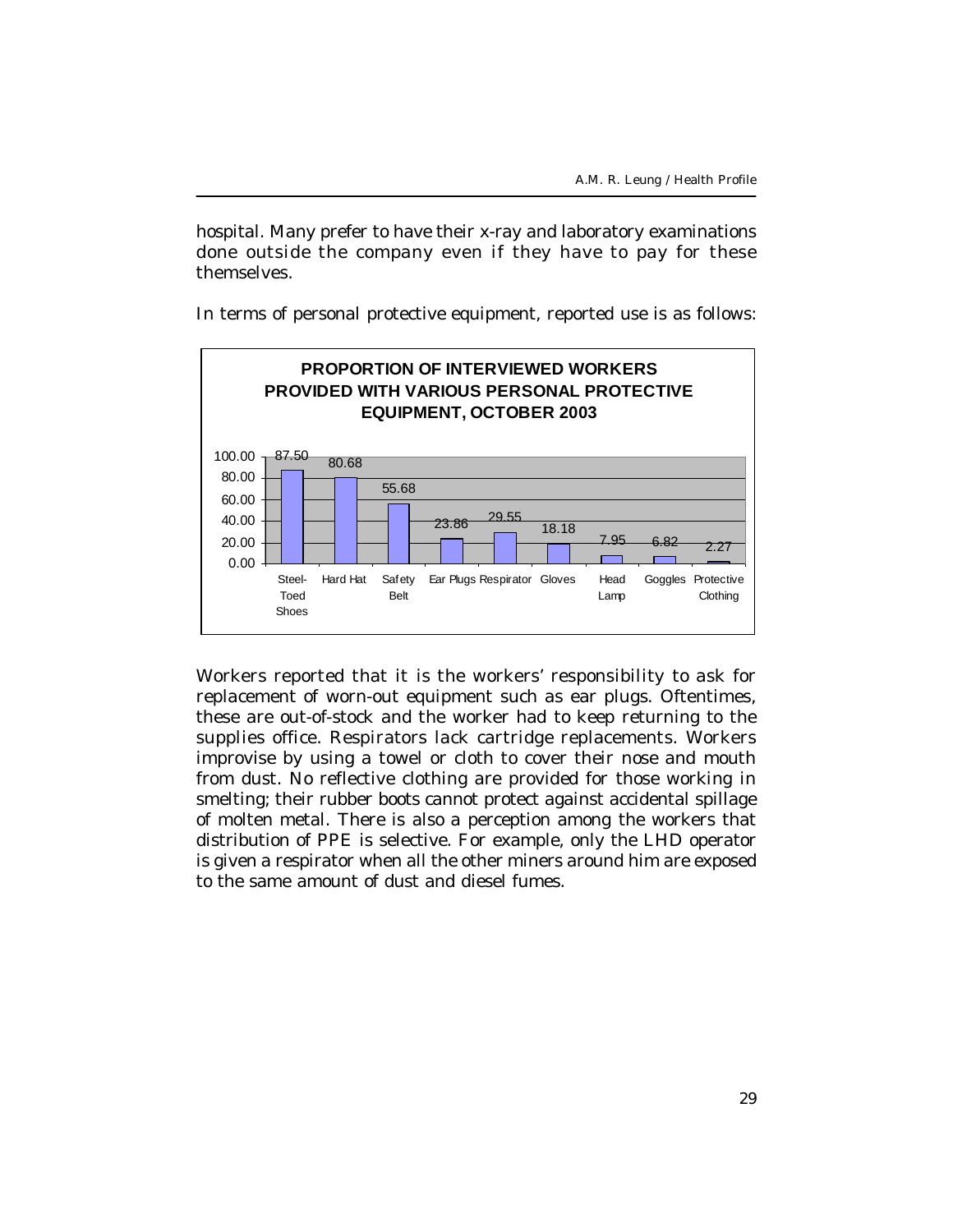The most prevalent work-associated symptoms reported by the workers were the following:



The most prevalent physical findings are the following:

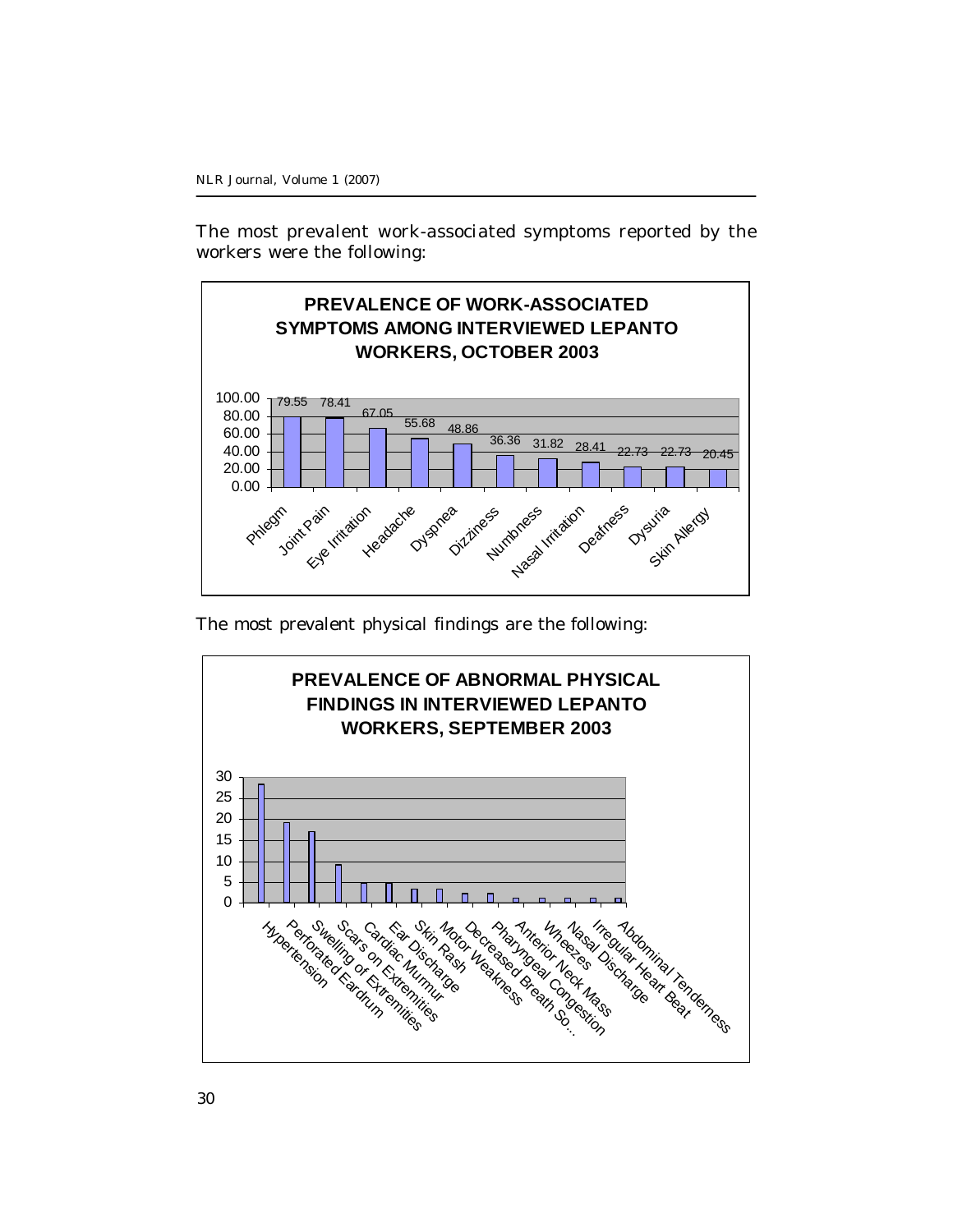Mining accounted for 30,000 disabling injuries in the US in 1988 (or an injury rate of 4.9 per 100,000 or 0.49%). According to the US Bureau of Labor Statistics, in general, sprains and strains account for 45% of cases, fractures 12%, cuts, lacerations and punctures 11% and contusions, crushes and bruises 10%.<sup>12</sup>

This study found an injury rate of 73.87% among the corporate mineworkers studied. The most prevalent injuries were lacerations (43.18%), crushing injuries (17.05%), bruises (14.77%) and fractures (13.64%). Twenty percent (20%) of these cases required hospitalization.

A 1997 study of underground gold mining in Itogon, Benguet reported being hit by falling objects as the leading type of accident, followed by suffocation from chemical fumes, crushing injuries involving the fingers, foreign body in the eye, fractures and dislocations of bones, accidental fall, electrocution, punctured wounds, pinning by slabs/ lumber/ mine car, accidental finger amputation, accidental blindness and being buried during an erosion or rockslide.<sup>13</sup> In our study, rock and timber fall was also identified as the leading cause of injury, followed by accidents involving a machine or a tool.

Most prevalent among the work-associated symptoms reported by the mineworkers were: phlegm production (79.55%), joint pain (78.41%), eye irritation (67.05%), headache (55.68%), dyspnea (48.86%) and dizziness (36.36%). Most prevalent abnormal physical findings were hypertension (21.43%) and perforated eardrum (19.32%).

The above findings were related with the hazards identified by the mineworkers during focus group discussions. A description of specific hazards per job title was obtained from interviews of the mineworkers. However only the more prominent hazards are mentioned here:

#### **Dust, fumes and other inhaled particles**

Among the most prevalent symptoms reported by the mineworkers are phlegm production (79.55%) and dyspnea (48.86%). They described their phlegm as becoming black in color after exposure to mine dust and fumes from blasting.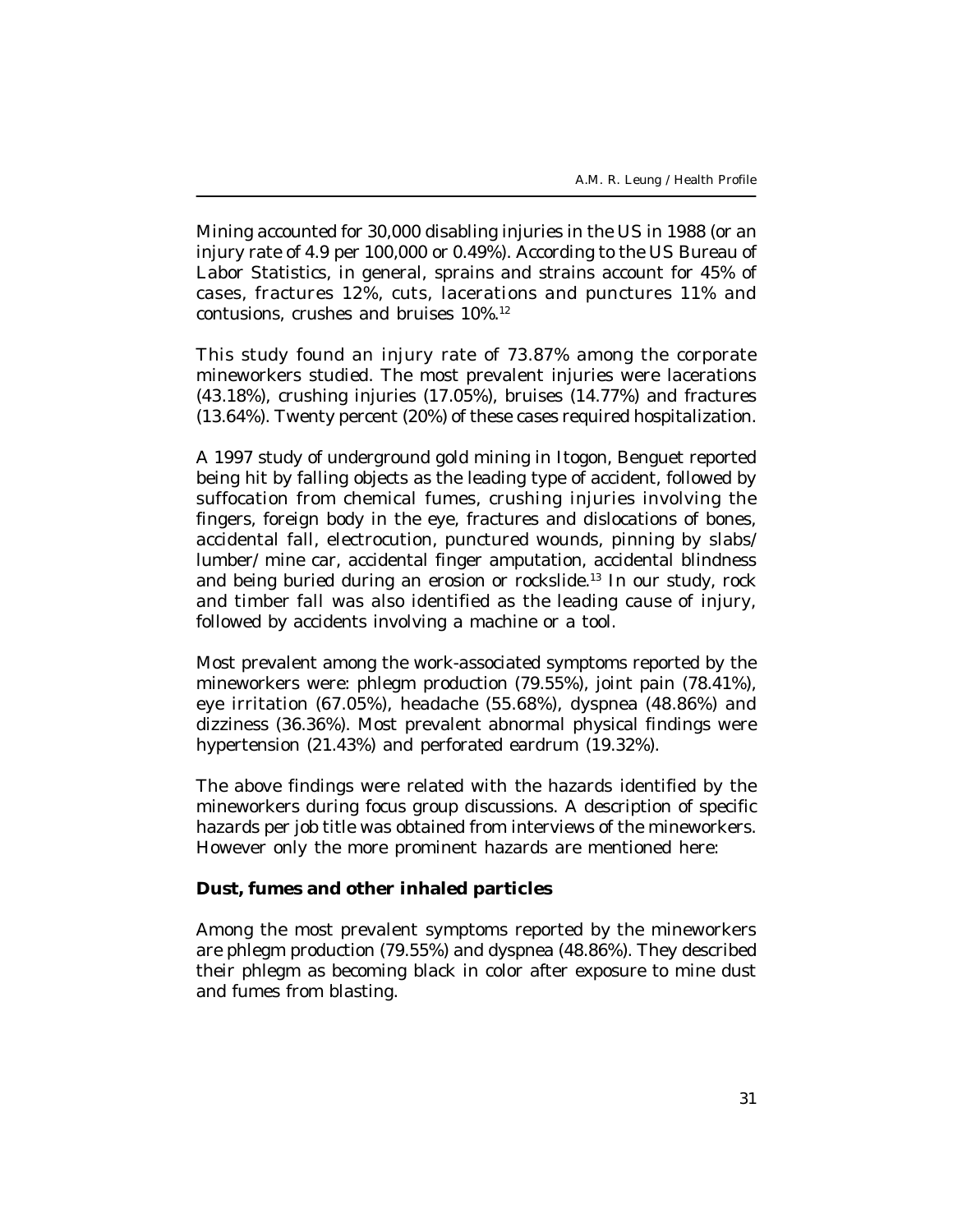Present evidence now indicates that all dust exposures sufficiently intense to be reported by those exposed should be viewed with suspicion. Not only organic and inorganic dusts have been related to chronic obstructive pulmonary disease (COPD), but poorly characterized dusts (with or without chemicals, fumes and vapors) as well $14$ 

The mineworkers complained in particular about the fumes coming from the diesel engines of the trucks (LPT/ LHD) they now use inside the enclosed mine tunnels. Exposure to diesel particulate matter is associated with increased rates of death and disease. As early as 1989, the International Agency for Research on Cancer pronounced that "diesel engine exhaust is probably carcinogenic to humans".<sup>15</sup>

#### *Other inhaled particles*

Cross-sectional studies of South African gold miners traced the workrelatedness of chronic airflow limitation independent of silicosis. Emphysema (assessed at autopsy) has also been related to years of exposure to high-dust occupations among South African gold miners.<sup>16</sup> It is also assumed that 100% of workers in metal mining are exposed to silica dust.

However, the development of pneumoconiosis is hard to detect through symptom survey and physical examination alone. These need to be documented through a series of chest x-ray and pulmonary function testing.

#### **Noise**

The US National Institute for Occupational Safety and Health (NIOSH) has identified noise-induced hearing loss as one of the top 10 workrelated diseases and injuries in mining, with two-thirds of new cases being preventable.

The workers in LCMCo report the rock drill machine, blasting, the hoist mechanism and the crusher machines as the primary sources of noise. The need to use light signals or sign language or to shout is an indication that noise levels are above 85-90 dB most of the time. NIOSH requires hearing protection at the exposure limit of 90dBA over an 8 hour period.<sup>17</sup> The Philippines has similar standards.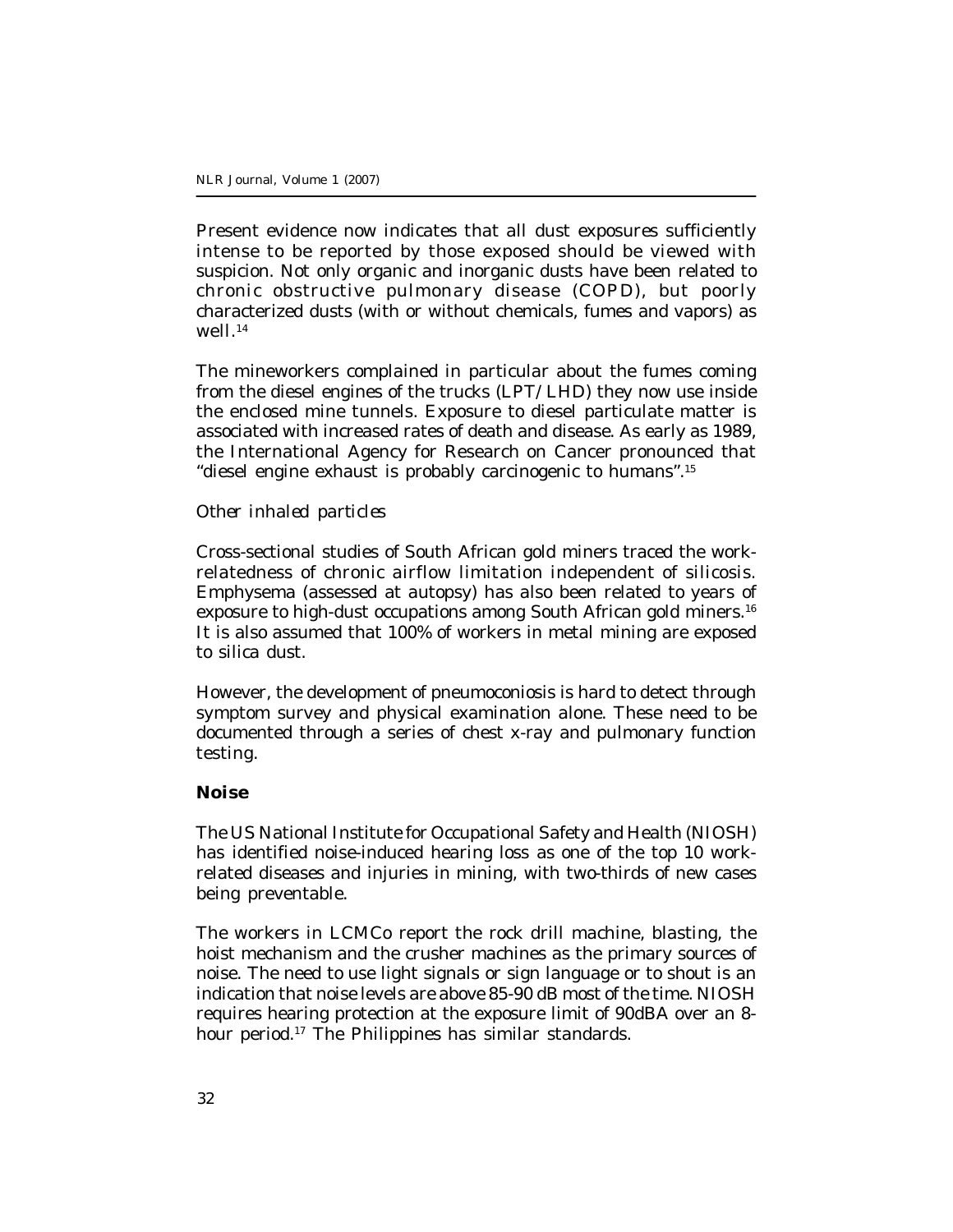The high prevalence of ruptured eardrum (19.32%) and ear discharge (4.55%) during the physical examination must be further investigated in relation to this. Some of these cases of ruptured eardrum may be related to dynamite blasting underground. While a number of these cases have been documented to be chronic otitis media which started in childhood, the dampness and dusty environment in the mine tunnels may also be contributory to the frequent occurrence of respiratory tract infection leading to bouts of otitis media.

# **Heat**

Workers report conditions of extreme heat underground. Frequent heat exhaustion has been reported at Level 700. Surface workers, such as the worker in charge of mixing lime with the mine tailings, are also exposed to heat.

# **Vibration**

Hand-arm vibration comes from operating equipment such as chain saws, chipping hammers, grinders, jackhammers and hand drills. It is also called "dead hand" or "vibration white finger". The condition involves blanching, numbness and tingling of the fingers. Its pathophysiology is related to ischemia of the small blood vessels supplying the fingers brought about by the prolonged operation of hand-held machinery.<sup>18</sup>

Thirty-one percent (31.82%) of workers complained of such numbness. One LCMCo worker complained about his hands becoming numb after holding the rock drilling machine for several hours. The welder also reports developing numbness of the hands at the end of his workday. The rule-of-thumb in occupational health is to have ten minutes of rest for every hour of work. But workers at LCMCo have to hold the drilling machine for 2-3 hours at a time. They can only rest during breaktime.

# **Ergonomic stresses such as heavy lifting and/or prolonged awkward positions**

Work-related musculoskeletal disorders is the term refering to disorders involving the nerves, tendons, muscles and support structures which may be caused or made worse by the work place. At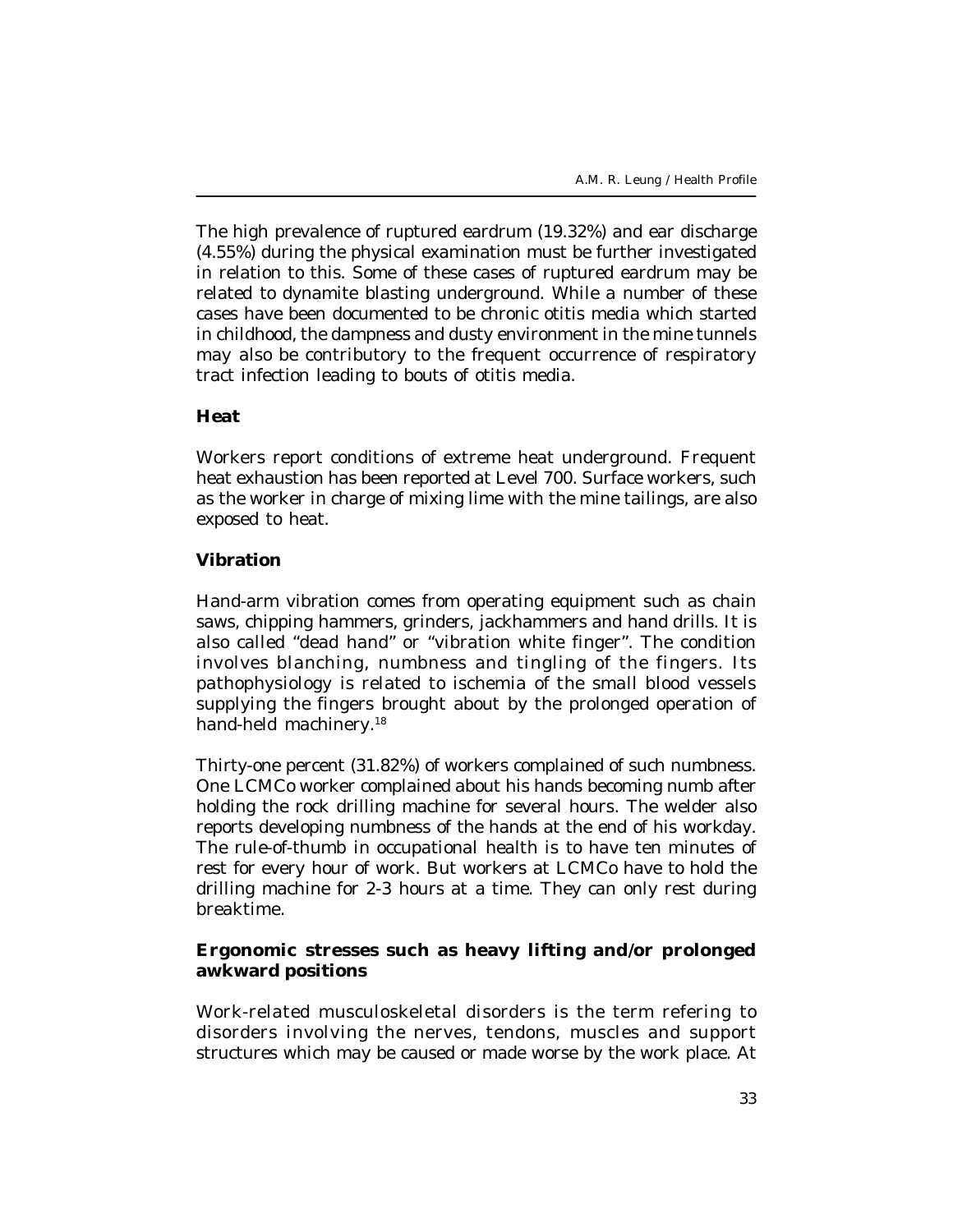LCMCo, 78.41% of workers reported joint pains, usually associated with lifting heavy objects at work. Physical examination also showed 17% with swelling of the extremities.

While hypertension is the most common physical finding, the prevalence rate of 28.41% among the mineworkers is only slightly higher than that obtained by the Food and Nutrition Research Institute in the Cordillera Administrative Region (CAR).<sup>19</sup>

Special note must also be made regarding the inconsistent supply and use of personal protective equipment.

#### **CONCLUSIONS**

The presence of toxic levels of lead, mercury and cyanide has been documented at the outlet of the corporate mill site and at Mine Tailings Dam 5A. Residents of the three communities surveyed reported exposure to mine drainage through inhalation, immersion and ingestion. The symptoms reported are compatible with the toxic effects of lead, mercury and cyanide. A statistically significant association between proximity of residence to the mine drainage site and prevalence of symptoms was found in Upper and Lower Paalaban.

A positive linear correlation between the hours of exposure to mine drainage and the Paalaban residents' hemoglobin, blood cyanide and lead levels has been established. Statistically significant differences in the blood levels of copper, cyanide and lead between the subjects and controls were also found. These subjects had higher levels of these chemicals in their blood as compared to the controls. On the other hand, the subjects had lower levels of serum creatinine compared to the controls.

The occupational hazard assessment found that among the corporate mineworkers studied, the most prevalent injuries were lacerations (43.18%), crushing injuries (17.05%), bruises (14.77%) and fractures (13.64%) usually involving rock or timber fall. Twenty percent (20%) of these cases required hospitalization. Personal protective equipment were inconsistently supplied and used.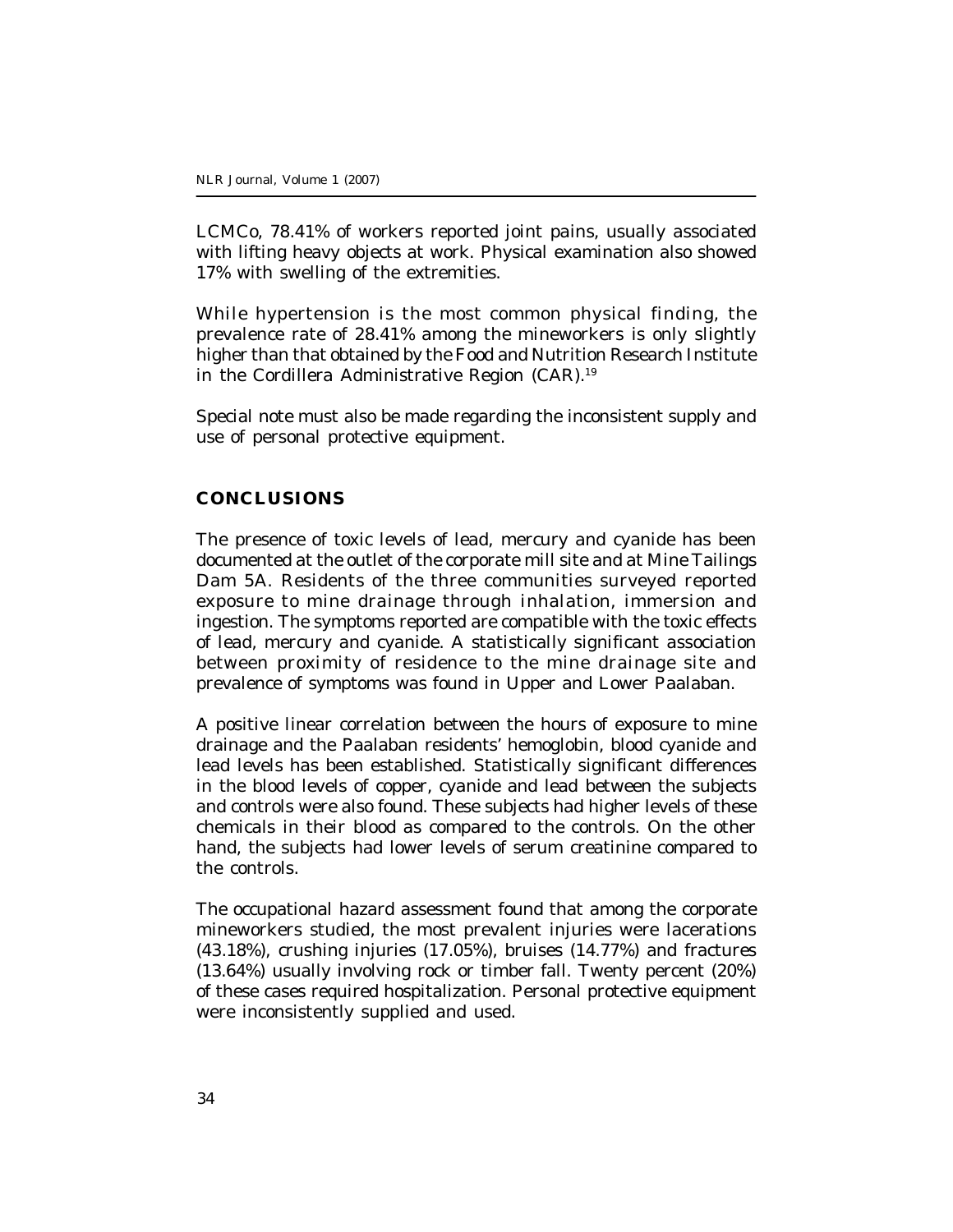Most prevalent among the work-associated symptoms reported by the mineworkers were: phlegm production (79.55%), joint pain (78.41%), eye irritation (67.05%), headache (55.68%), dyspnea (48.86%) and dizziness (36.36%). Most prevalent abnormal physical findings were hypertension (21.43%) and perforated eardrum (19.32%). These were related with the physical, chemical and ergonomic hazards identified at the corporate mining operations.

#### **RECOMMENDATIONS**

The following recommendations are put forward:

- 1. Applying the precautionary principle, steps have to be taken to protect the residents living along the Abra River, especially those within the 10-20 kilometers downstream from the Lepanto Mill Outlet, from any further exposure to cyanide and heavy metals.
- 2. Institute a surveillance system in the area in order to continue to document all acute and chronic health effects of mine drainage exposure. This surveillance system may take the form of a cohort study.
- 3. Consider the testing of other biomarkers for exposure such as urine thiocyanates (for chronic cyanide poisoning) and testing of arsenic levels from the hair and nails of residents living along the river.
- 4. Conduct on-site quantification of hazards such as noise, heat, etc.
- 5. Conduct further studies focusing on worker's pulmonary health, including x-rays and pulmonary function testing.
- 6. Feedback the results of this study to the company, the workers' union and concerned government agencies for proper action.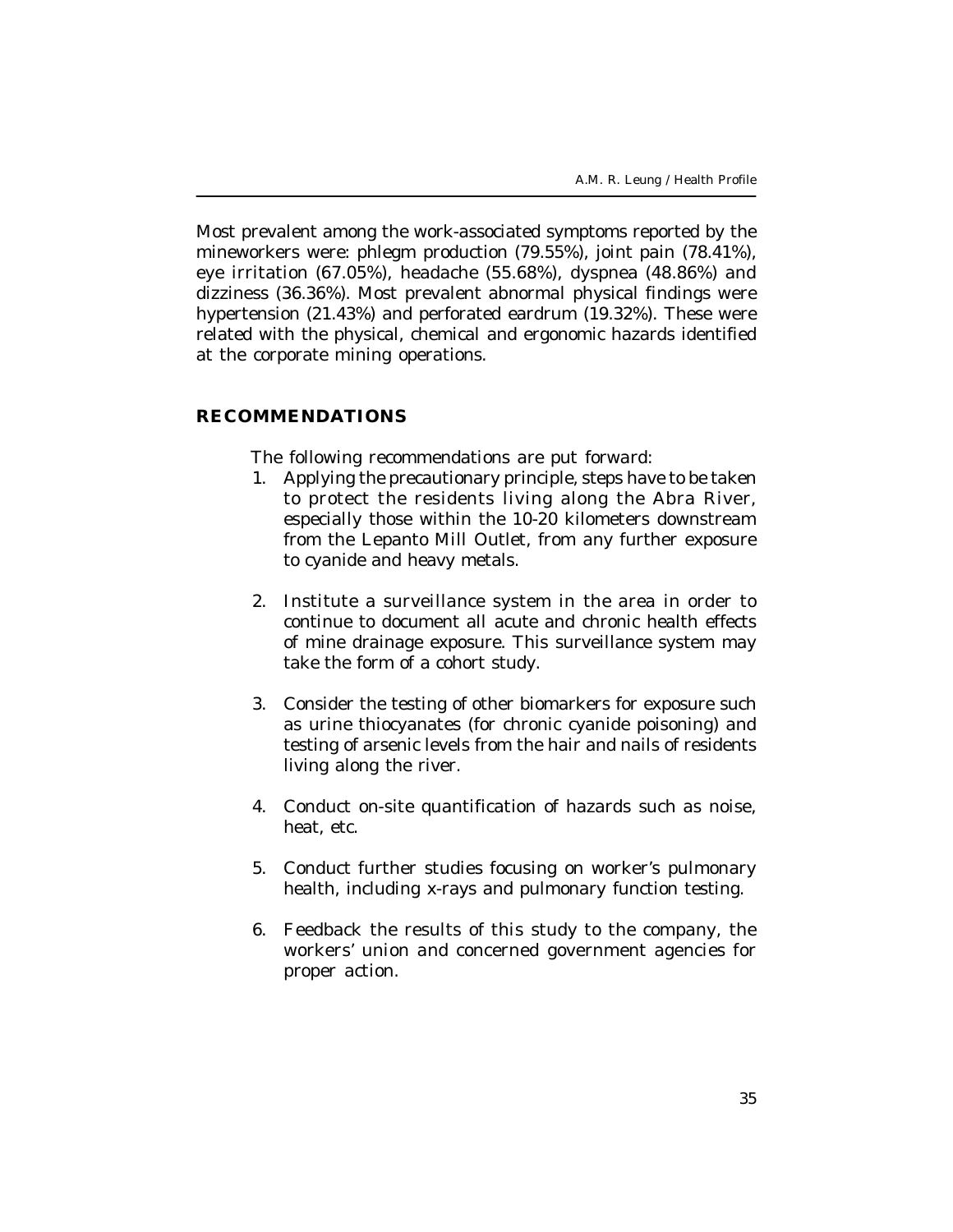#### **ACKNOWLEDGMENTS**

This research was supported by a grant from the Saint Louis University College of Medicine-Far Eastern University Nicanor Reyes Memorial Foundation Twinning Project, Philippine Council for Health Research and Development (PCHRD). It was implemented in cooperation with the Community Health Education, Services and Training in the Cordillera Region (CHESTCORE).

# **END NOTES**

1 www.ilo.org/public/english/dialogue/sector/sectors/mining/safety.htm

2 While elevated levels of arsenic, cadmium and mercury had previously been documented in the water and/or soil downstream from the corporate mining operations, blood levels of these heavy metals were not tested because of laboratory limitations at the time of the study.

 $^3$ Minimum detectable level for cyanide = 0.10 mcg/mL, done at the Department of Pharmacology, University of the Philippines College of Medicine; toxicity considered at 0.5 mcg/mL and above (for smokers).

4 Done by CHEMPRO Analytical Services Laboratories, Inc. The National Poison Control and Information Service at the Philippine General Hospital sets the toxicity action level for copper at 100 ug/dL.

<sup>5</sup> Detectable level for lead = 1.4-65 mcg/dL, done by Healix Foundation, Inc.; toxicity considered at 40 mcg/dL and above (for females) and 50 mcg/dL and above (for males).

6 Done at the Pathology Department, Saint Louis University, Hospital of the Sacred Heart, Baguio City

7 Department of Labor-Mines Safety and Health Administration, Guidelines for Medical Surveillance and Biological Monitoring for Miners Exposed to Arsenic, Cadmium, Lead and Mercury, United States of America.

8 Department of Environment and Natural Resources, Administrative Order No. 35 (Revised Effluent Regulations os 1990, Revising and Amending the Effluent Regulations of 1982), Philippines

9 Josephine Aries Dulay, MS En.E. of Saint Louis University reported in "Abra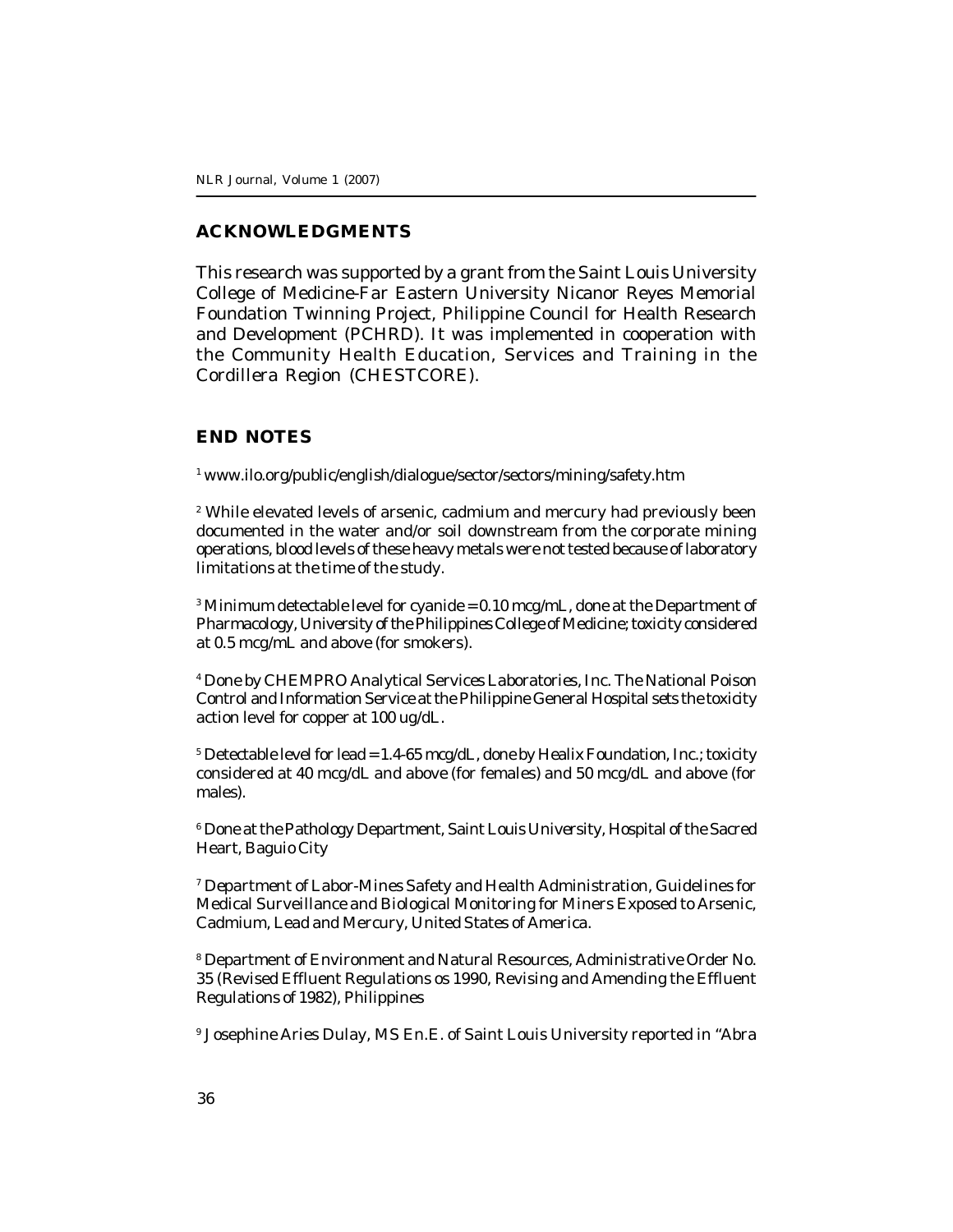River System: Water Quality Monitoring" (unpublished work) cyanide levels of 0.776 (October 2004) and 0.43 (February 2005) at the Lepanto CIP Mill Outlet, and 0.98 (October 2004) and 0.436 (February 2005) at the Baguyos Bridge. [The cited paper is published as the first article in this volume.– Editor].

<sup>10</sup> Toxicological Profile for Cyanide (Draft), US Department of Health and Human Services, Public Health Service Agency for Toxic Substances and Disease Registry, September 2004.

<sup>11</sup> N. P. Okolie and A.U. Osagie, Liver and kidney lesions and associated enzyme changes induced in rabbits by chronic cyanide exposure, Food Chemistry Toxicology, vol. 37: 7, pp.745-50, July 1999.

<sup>12</sup> Rom, William, editor, Environmental and Occupational Medicine, 3rd edition, Philadelphia, USA, 1998.

13 Underground Gold Mining in Itogon, Benguet: Implications and Impact of OHS-Hazards and Environmental Protection Liabilities on Workers, Communities and Ecosystems, Institute for Occupational Health and Safety Develoment, 1997, unpublished work.

<sup>14</sup> Rom, William, editor, Environmental and Occupational Medicine, 3rd edition, Philadelphia, USA, 1998.

<sup>15</sup> US Mining Safety and Health Administration, Practical Ways to Reduce Exposure to Diesel Exhaust in Mining—A Toolbox, www.msha.gov

<sup>16</sup> Ibid, p. 579.

<sup>17</sup> Mining Safety and Health Administration, New Standards Add Protections for Miners Exposed to Noise, News Release, United States of America, September 1999.

 $18$  Ibid.

<sup>19</sup> Food and Nutrition Research Institute, Department of Science and Technology, Philippine Nutrition Facts and Figures, Philippines, April 2001.